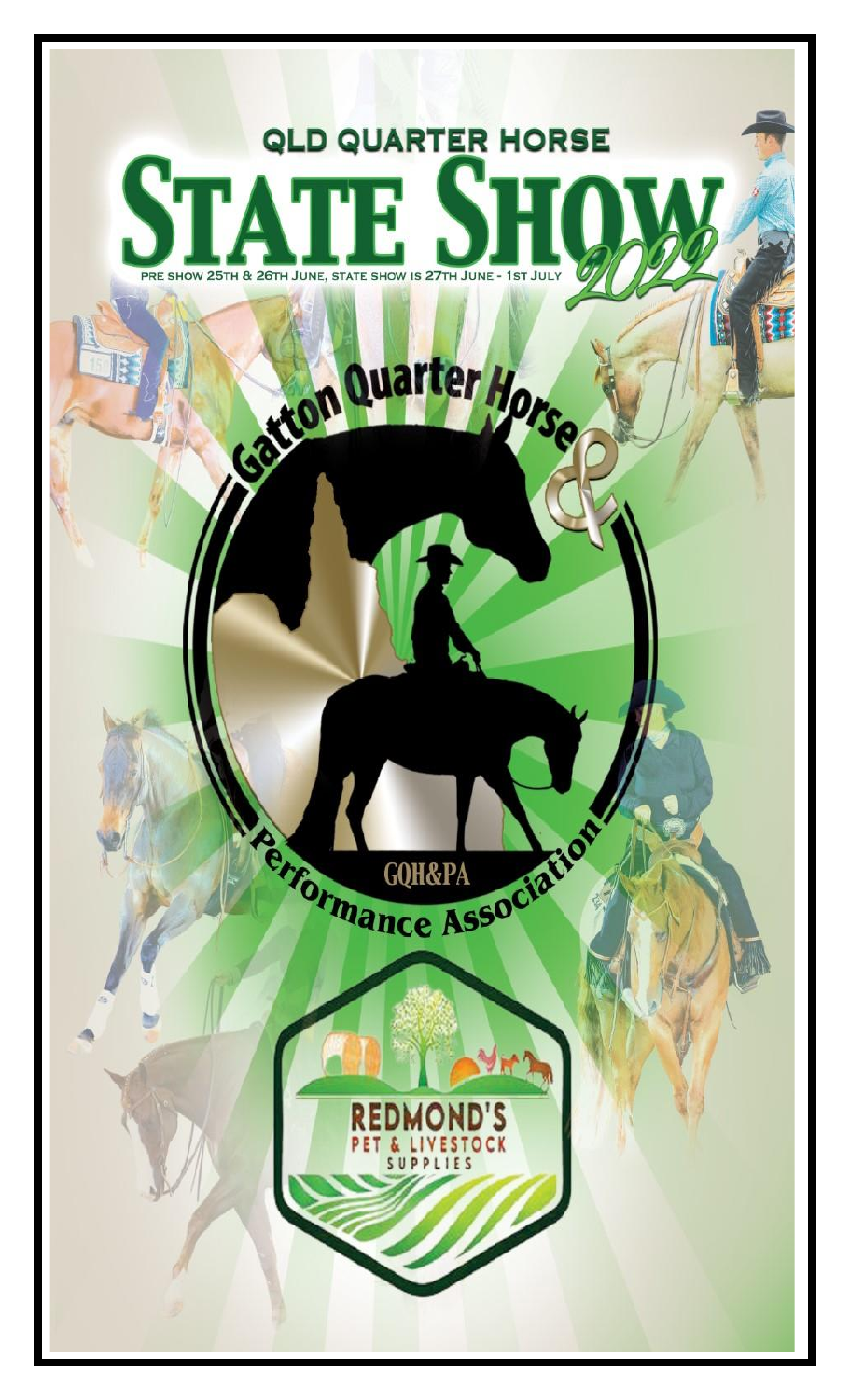MONDAY 27TH START AFTER RANCH VERSATILITY SHOW

#### WESTERN DRESSAGE

- 1. BASIC TEST B
- 2. BASIC TEST E

#### CHAMPION/ RESERVE

TUESDAY 28TH 8 AM START

### RANCH RIDING

- 3. SENIOR HORSE
- 4. YOUTH 7-18 YRS
- 5. NOVICE AMATEUR
- 6. JUNIOR HORSE
- 7. AMATEUR
- 8. SELECT AMATEUR

#### WESTERN RIDING

- 9. JUNIOR HORSE
- 10. YOUTH 7-18 YRS
- 11. SENIOR HORSE
- 12. AMATEUR

#### REINING

- 13. JUNIOR HORSE
- 14. YOUTH 7-18 YRS
- 15. SENIOR HORSE
- 16. AMATEUR

# TRAIL

- 17. TERRY TAMBLYN MEMORIAL SENIOR HORSE TRAIL
- 18. YOUTH 15-18 YRS
- 19. JUNIOR HORSE
- 20. NOVICE AMATEUR
- 21. AMATEUR
- 22. SELECT AMATEUR

## WEDNESDAY 29TH 8AM START

#### SHOWMANSHIP

- 23. NOVICE AMATEUR
- 24. AMATEUR
- 25. SELECT AMATEUR
- 26. YOUTH 5-11 YRS
- 27. YOUTH 12-14 YRS
- 28. YOUTH 15-18 YRS
- 29. EWD

## HALTER

- 30. WEANLING COLT
- 31. YEARLING COLT
- 32. 2 YR OLD COLT
- 33. 3 YR OLD COLT
- 34. 4 & OVER STALLION
- 35. PERFORMANCE STALLION CHAMPION / RESERVE
- 36. AO WEANLING COLT
- 37. AO YEARLING COLT
- 38. AO 2 YR OLD COLT
- 39. AO 3 YR OLD COLT
- 40. AO 4 & OVER STALLION CHAMPION / RESERVE
- 41. WEANLING GELDING
- 42. YEARLING GELDING
- 43. 2 YR OLD GELDING
- 44. 3 YR OLD GELDING
- 45. 4 & OVER GELDING
- 46. PERFORMANCE GELDING CHAMPION / RESERVE
- 47. AO WEANLING GELDING
- 48. AO YEARLING GELDING
- 49. AO 2 YR OLD GELDING
- 50. AO 3 YR OLD GELDING
- 51. AO 4 & OVER GELDING CHAMPION / RESERVE
- 52. YOUTH GELDING 2 & UNDER
- 53. YOUTH GELDING 3 & OVER CHAMPION / RESERVE
- 54. WEANLING FILLY
- 55. YEARLING FILLY
- 56. 2 YR OLD FILLY
- 57. 3 YR OLD FILLY
- 58. 4 & OVER MARE
- 59. PERFORMANCE MARE CHAMPION / RESERVE
- 60. AO WEANLING FILLY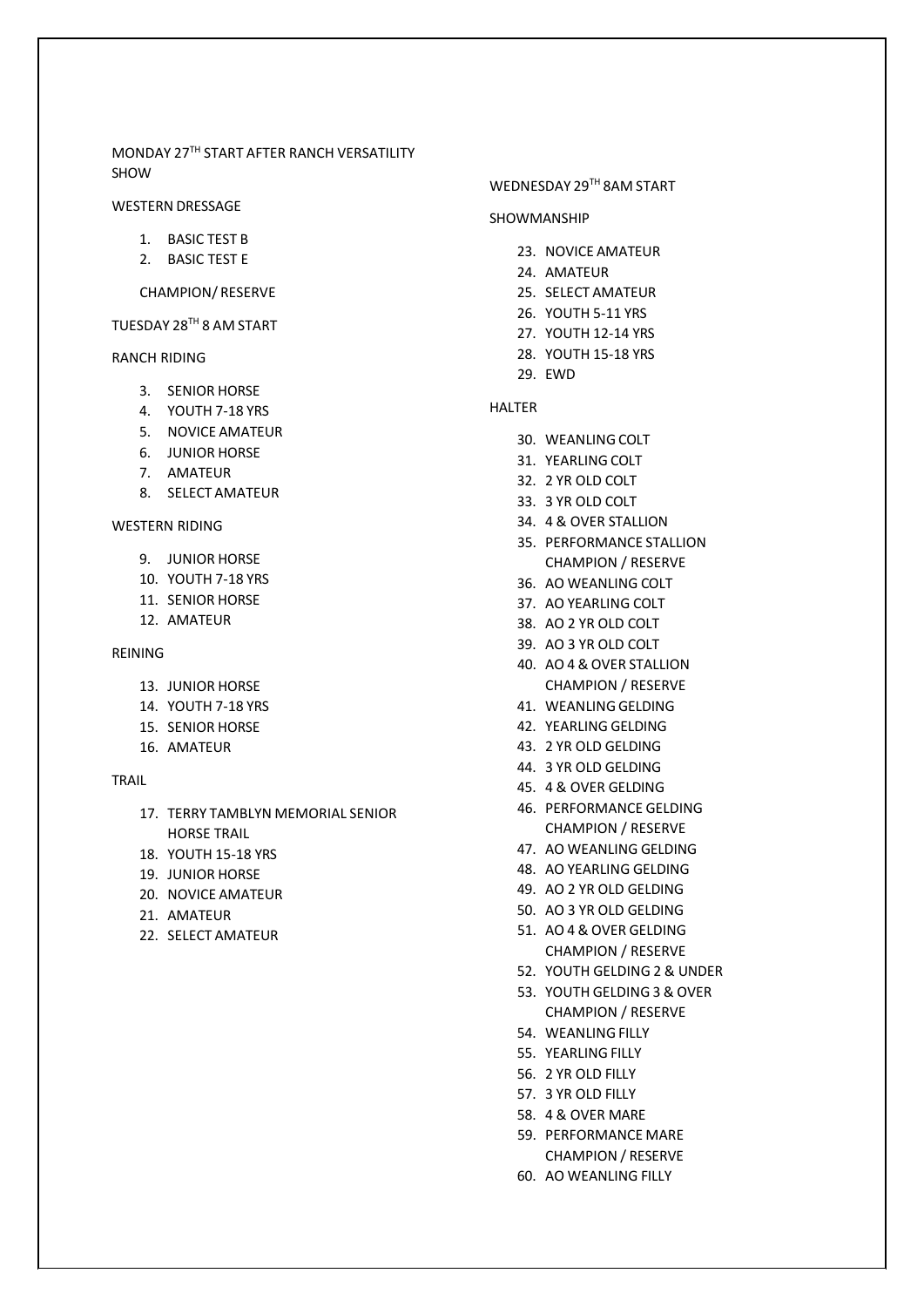# WEDNESDAY 29TH CONTINUED

- 61. AO YEARLING FILLY
- 62. AO 2 YR OLD FILLY
- 63. AO 3 YR OLD FILLY
- 64. AO 4 & OVER MARE CHAMPION / RESERVE
- 65. YOUTH FILLY 2 &UNDER
- 66. YOUTH MARE 3& OVER CHAMPION / RESERVE

# LUNGE LINE

- 67. YEARLING
- 68. 2 YR OLD

# TRAIL

- 69. YEARLING LED
- 70. 2 YR OLD LED
- 71. EWD WALK/JOG
- 72. YOUTH 5-10 WALK/JOG

## HUNTER IN HAND

- 73. SENIOR HORSE
- 74. JUNIOR HORSE
- 75. YEARLING

# THURSDAY 30TH 8 AM START

#### TRAIL

- 76. 2 YR OLD RIDDEN
- 77. NOVICE HORSE
- 78. YOUTH 7-11 YRS
- 79. 3 YR OLD
- 80. YOUTH 12-14 YRS

# WESTERN PLEASURE

- 81. LEADLINE
- 82. YOUTH 5-10 WALK/JOG
- 83. SENIOR HORSE
- 84. YOUTH 7-11 YRS
- 85. 3 YR OLD
- 86. NOVICE AMATEUR
- 87. NOVICE HORSE
- 88. YOUTH 12-14 YRS
- 89. JUNIOR HORSE
- 90. AMATEUR
- 91. SELECT AMATEUR
- 92. YOUTH 15-18 YRS
- 93. 2 YR OLD

## WESTERN HORSEMANSHIP

- 94. NOVICE AMATEUR
- 95. AMATEUR
- 96. SELECT AMATEUR
- 97. YOUTH 7-11 YRS
- 98. YOUTH 12-14 YRS
- 99. YOUTH 15-18 YRS
- 100.EWD WALK/JOG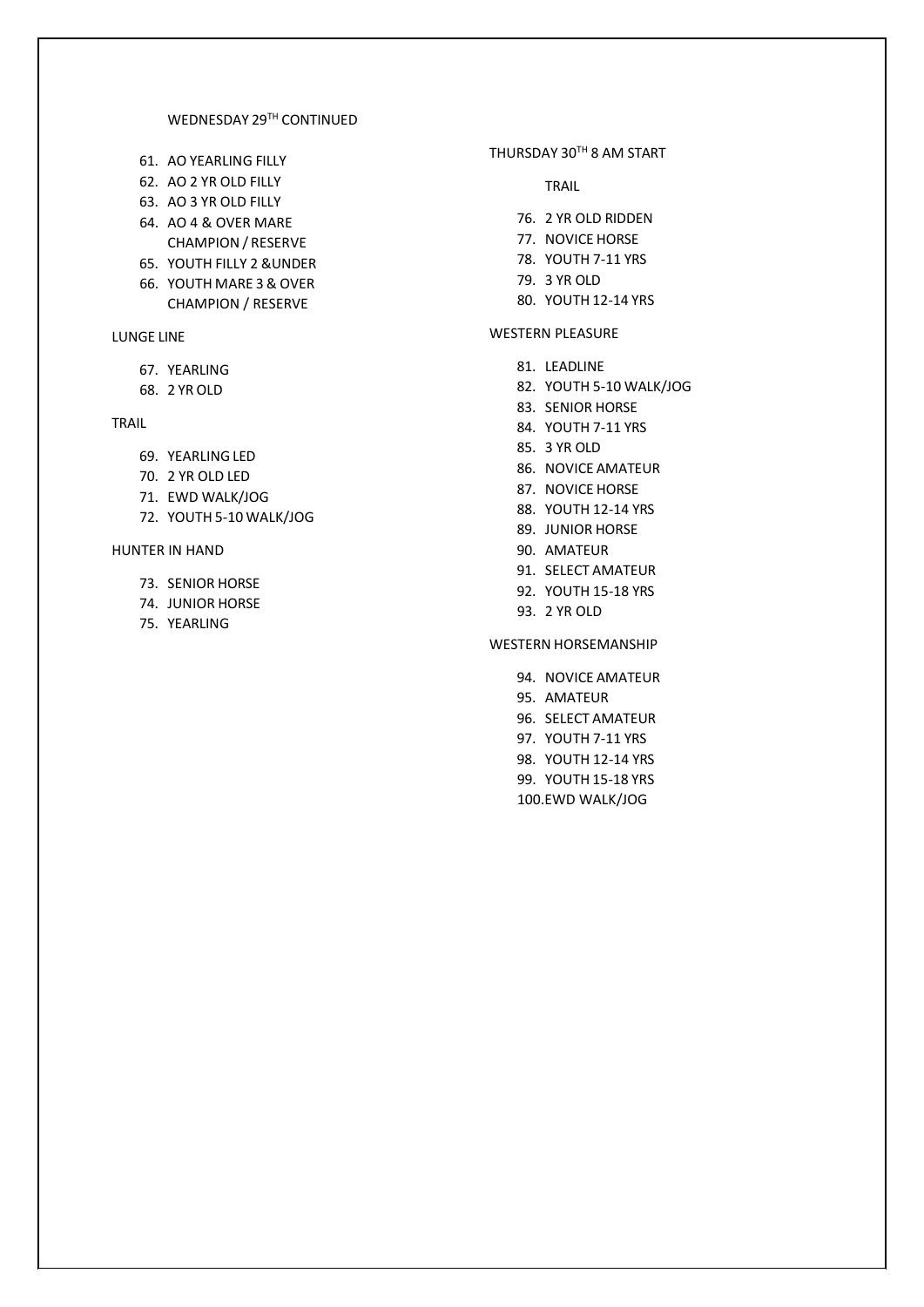# FRIDAY JULY 1ST 8 AM START

#### DRESSAGE (GRASS ARENA)

101. YOUTH PRELIM 102. AMATEUR PRELIM 103. SELECT AMATEUR 104. PRELIM 105. NOVICE

#### HACK (GRASS ARENA)

106. YOUTH 7-18 YRS 107. AMATEUR 108. ALL AGE CHAMPION/RESERVE

## SHOW HUNTER

109. YOUTH 7-18 YRS 110. AMATEUR 111. ALL AGE CHAMPION / RESERVE

# HUNTER HACK

112. YOUTH 7-18 YRS

- 113. AMATEUR
- 114. ALL AGE

### HUNTER UNDER SADDLE

115. YOUTH 5-10 WALK/TROT 116. SENIOR HORSE 117. YOUTH 7-11 YRS 118.3 YR OLD 119.NOVICE AMATEUR 120.NOVICE HORSE 121.JUNIOR HORSE 122.YOUTH 12-14 YRS 123.AMATEUR 124.SELECT AMATEUR 125.YOUTH 15-18 YRS 126.2 YR OLD

HUNT SEAT EQUITATION

127.NOVICE AMATEUR 128. AMATEUR 129. SELECT AMATEUR 130. YOUTH 7-11 YRS 131. YOUTH 12-14 YRS 132. YOUTH 15-18 YRS 133. EWD WALK/TROT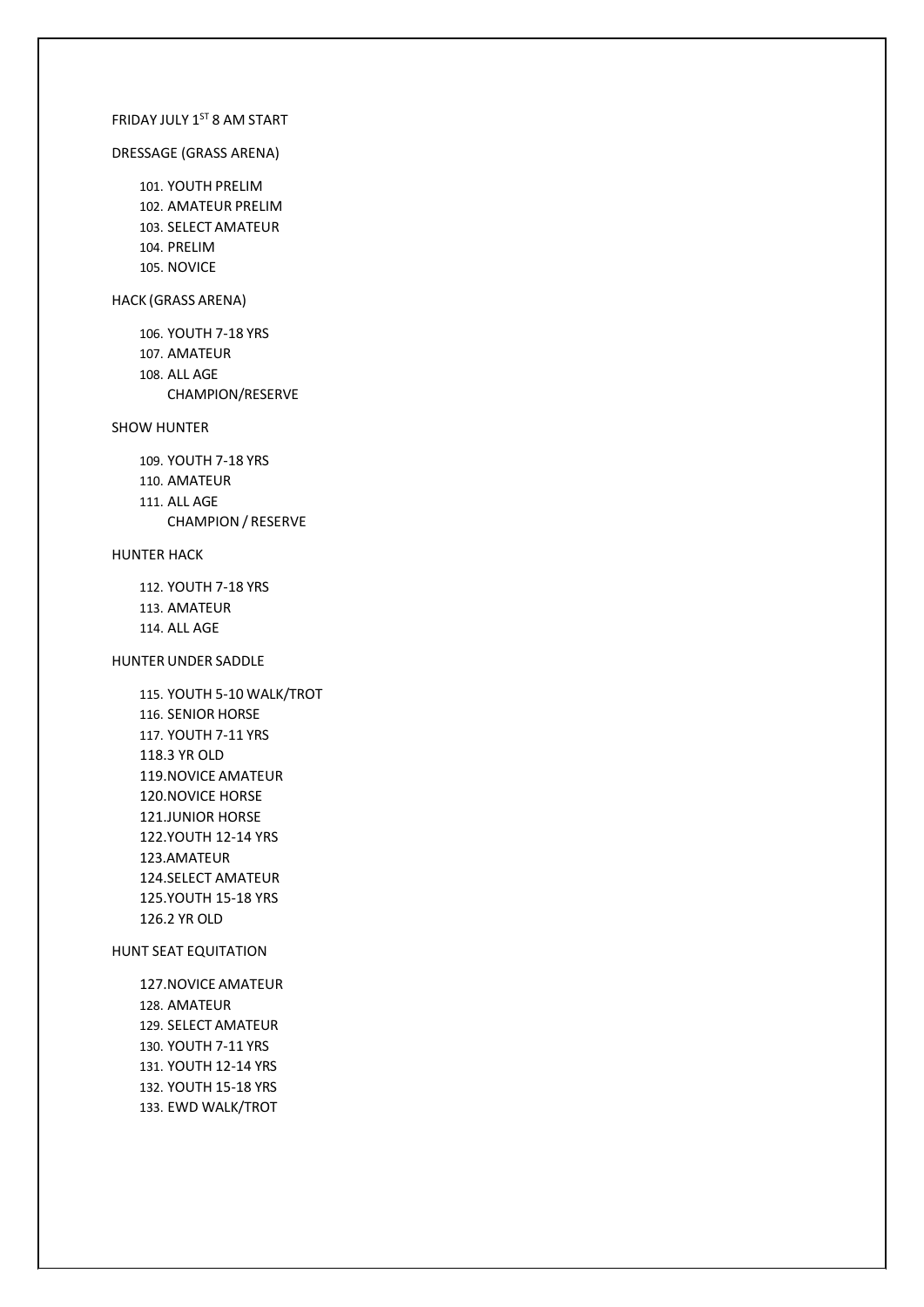# *RULES & CONDITIONS*

# *202***2** *STATE SHOW WEEK*

**CODE OF ETHICS: ALL COMPETITORS, HANDLERS, STRAPPERS ETC MUST ADHERE TO THE STANDARDS OF THE ASSOCIATION AND ENSURE THE WELFARE OF ALL HORSES IS AT ALL TIMES TREATED HUMANELY AND WITH DIGNITY AND RESPECT!!**

# **GENERAL INFORMATION**

#### Entry to grounds will be subject to Covid-19 rules and regulations.

- Gatton QH & PA Inc will take no responsibility for any **loss, damage, injury or theft** to any persons/horses, vehicles, or property whilst at these shows. All competitors compete at their own risk.
- Gatton QH & PA Inc reserves the right to refuse entry to any competitor.
- No pending registrations will be accepted.
- ALL class entries MUST have who is exhibiting the horse on the entry form. If there is a handler/exhibitor change, the show secretary MUST be advised at least ONE HOUR prior to the commencement of the show day. All Competitors & owners of horses MUST be AQHA Financial Members.
- Novice Amateur classes entrants MUST send a copy of their current membership card with entries.
- AQHA rules apply to all GQHPA shows/events.
- Open to AQHA registered horses ONLY.
- Absolutely NO FIRES ANYWHERE ON THE GATTON SHOWGROUNDS ARE ALLOWED
- All Age refers to the horse.
- **JUDGES DECISION IS FINAL** any protests must go through AQHA rulings.
- **DOGS** must be on a leash at all times. NO Dogs permitted in the marshalling or main arenas.
- All vet fees and call out fees at competitors' expense, if required.
- ALL horses on the grounds MUST BE ENTERED in a class.
- All buildings are NO SMOKING ZONES (including Vaping) so please observe this ruling.
- First aid officers are available on the grounds during the show hours.
- Every horse entered for competition shall be under the control of the Show Manager orsuch person/s he appoints to act on his behalf.
- Only contestants in the specific classes and show officials will be allowed in the competition arena or marshalling area during the judging.
- The Show Manager or such person he/she appoints shall have discretion to eject any exhibitor from the said area for inhumane treatment and/or training of any horse or failure to observe the Rules and Regulations of the competition and the Rules and Regulations of the AQHA or any reasonable request. Your co-operation is expected.
- Show management may exclude horses from competition should there be any unnecessary delay on the part of the exhibitor in bringing the horse into the competition arena. It is the responsibility of the exhibitor to present themselves at the competition arena gate when called. Failure to report on final call will result in disqualification from the class. In the event that a horse is excluded from entry, all entry fees and charges for the class are forfeited without liability to the show organizers/committee.
- Show management reserve the right to change the order of classes before or during the show. It is the responsibility of the exhibitor to be aware of any changes which will be posted at the Show Secretary's office and announced. Every endeavor will be made to give one hour's notice of any changes to the running order of events; however, every effort will be made to avoid changes.
- Any exhibitor or rider who refuses to obey the request of the Judge, Show Manager or any show official will be automatically disqualified from further competition at the show and forfeits all previous winnings together with all entry fees and other charges. At the discretion of the Show Manager or show committee, the offending individual and his/her entire exhibit may be removed from the grounds.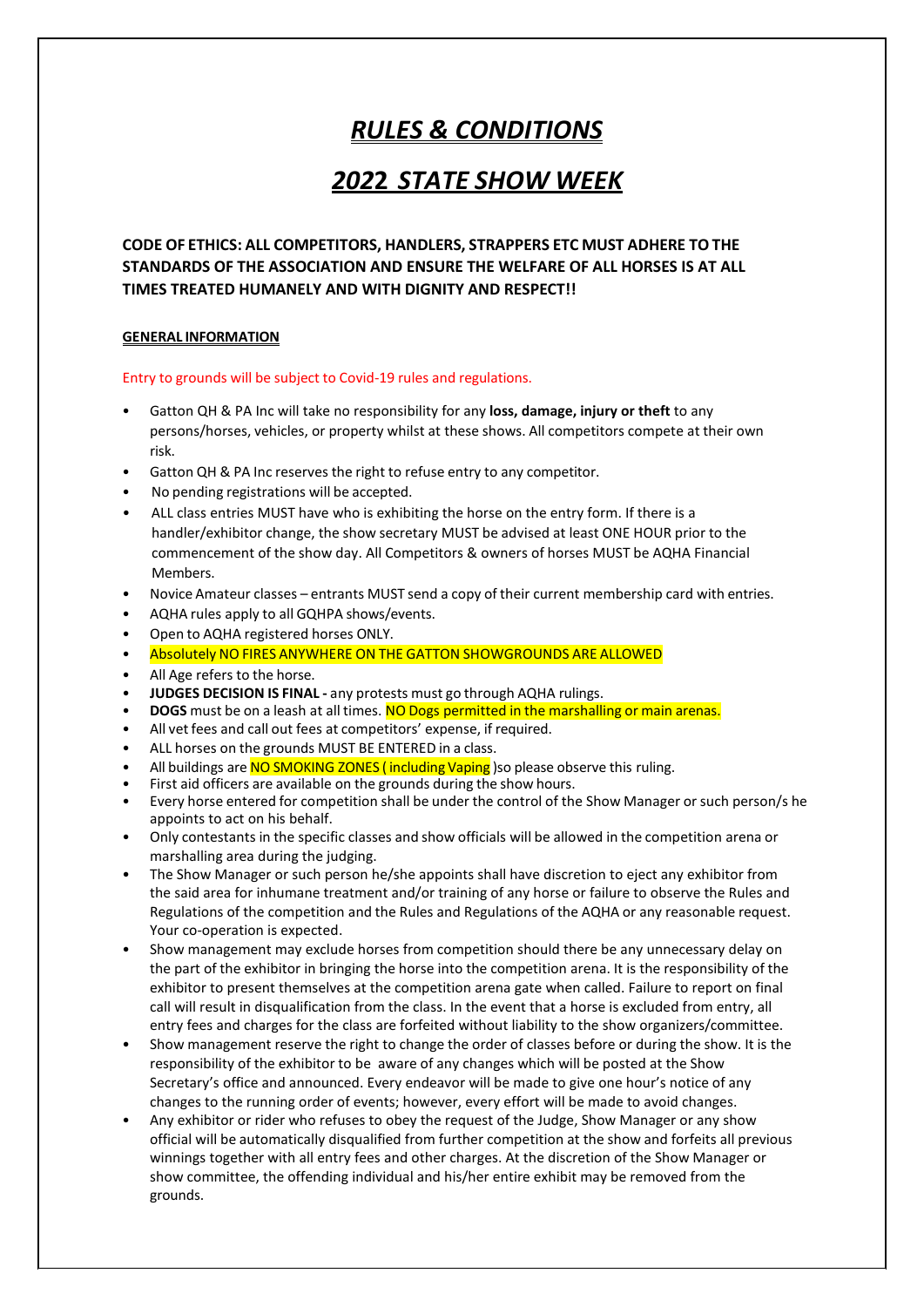- All horses must be serviceably sound. In case of suspected unsoundness, the Judge and/or Show Management may, if he/she so desires have the animal examined by the Show Veterinarian and his decision shall be final.
- **NO spectators**to Ride OR Handle any horses during the show week under any circumstances.

# **STABLING & CAMPING**

- See nomination forms for stabling and camping fees. These fees must accompany entry fees.
- Stables will be allocated and posted on each barn end. See Stable Manager to have yourstable unlocked at the time of your arrival.
- ALL stables and campsites MUST BE LEFT CLEAN and free from manure, hay, and rubbish upon departure. Please see Stable Manager to check and lock your stable before you leave.

# **PRIZE MONEY**

- Prizemoney is paid on ALL State Show Classes –
- Open 1st \$30 2nd \$20 3rd \$10
- Amateur 1st \$20 2nd \$15 3rd \$10,
- Youth 1st \$15 2nd \$10 3rd \$5
- Only first place will be awarded if there is 3 or less competitors in the class. Classes with 4 or more in the class will be awarded prizemoney to third place.
- Prize money will be paid via bank transfer following the show.
- Please ensure bank account details are correctly filled out on the nomination form forstable refunds and prize money payouts.
- State Show prize money for the classes which will be chosen at random for drug testing at the show, the prize money will be sent once cleared from the testing.

# **BACK NUMBERS**

- Back Numbers will be allocated per horse and rider combination and must be displayed when competing – NO back number or INCORRECT back number = no placing. Back numbers will be available at the show office. Please return at the conclusion of the show.
- For halter classes, back number to be displayed on handlers back. For ridden classes, the back number is to be pinned on either side of the saddle blanket with the numbers displayed clearly.

# **FEES - ALL NOMINATIONS , STABLING AND CAMPING MUST BE PAID IN FULL PRIOR TO THE COMMENCEMENT OF THE SHOW**

**Nomination Fees : OPEN \$25.00 per CLASS AMATEUR \$20.00 per CLASS YOUTH FREE \*\* CLASS NOMINATIONS \*\* Excluding Office Fees , Stabling & Camping\*\***

- All late entries MUST enter via email only after the closing date up to the 16<sup>th</sup> June 2022
- Any late entries after the  $25<sup>th</sup>$  June 2022 will incur a \$25.00 late fee with NO entries taken 24hrs prior to classes

#### **Credit Card Charges**

#### **A small credit card fee will be charge to all entries this is governed by**

**the banks.**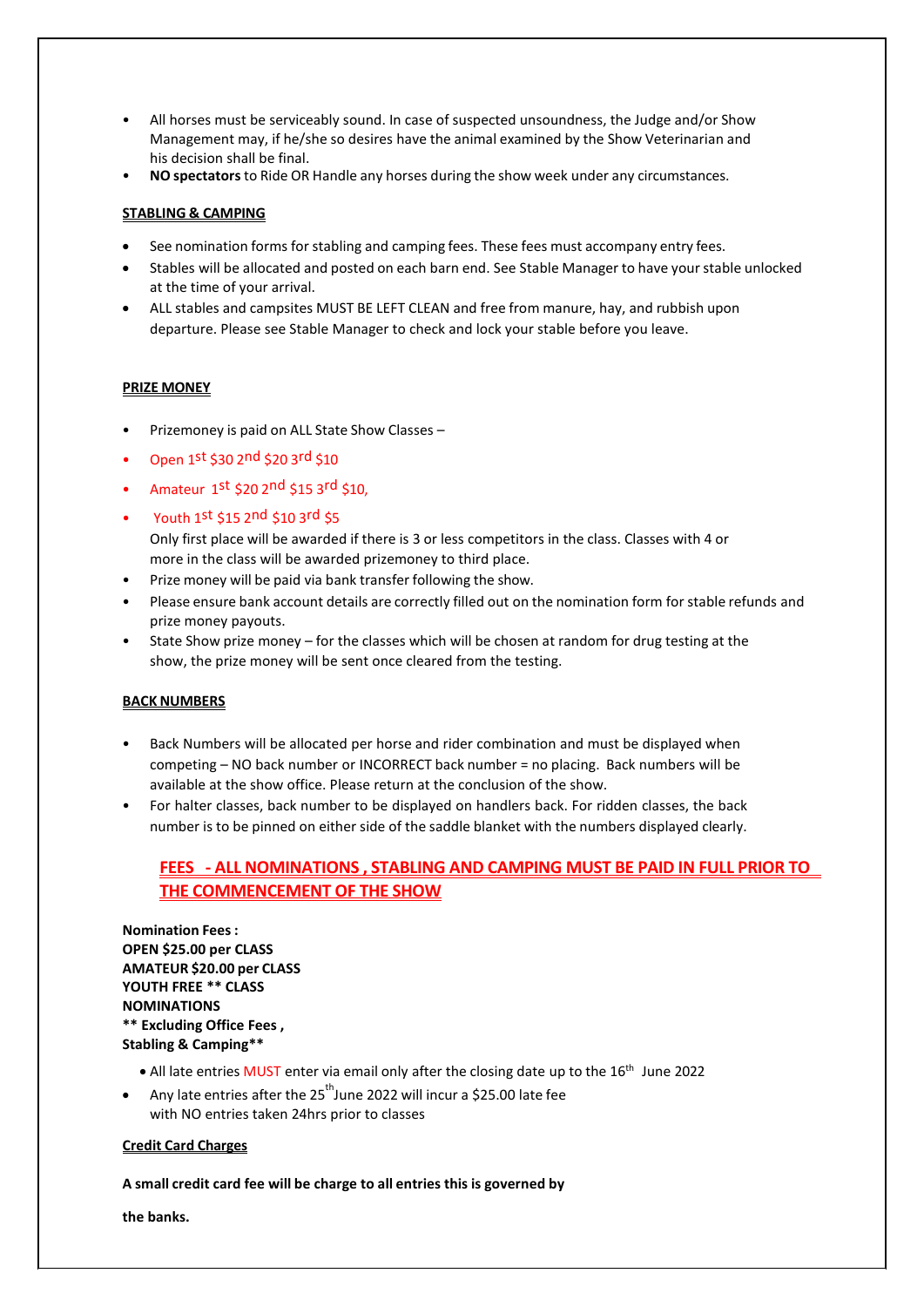# **OFFICE FEE**

Office Fee of \$20.00 per horse.

# **MEMBERSHIPS & REGISTRATIONS**

- Show secretary requires COPIES of all horse registrations and current membership cards as well as verification of **SELECT, NOVICE & AMATEUR CARDS AND NOVICE HORSE REGISTRATION**
- If your horse has changed owners, please make sure I have a copy of the NEW registration papers with the CURRENT owner. **This information is required BEFORE showing.**

## **OFFICIAL PHOTOGRAPHER**

- An official photographer will be in attendance of ALL shows. Tania Hobbs Photography
- Participants by entering this event are giving permission to GQHPA to use any and all images for promotional purposes.
- Images will be available to all entrants after the event has concluded and must contact the photographer direct.
- Please respect that there is to be NO other professional photographers taking photos during the week (June 27<sup>th</sup> June –  $1^{st}$  July) unless permission from the official photographer has been sort. \*Professional photographer = one being paid for images.

# **RANCH RIDING CLASSES**

- Only horses aged 3 & over can compete in Ranch Riding classes.
- No hoof polish braided or banded manes or tail extensions.
- See AQHA rule 95 for Ranch Riding rulings.

# **REFUND POLICY**

- If the show is cancelled prior to commencing, a full refund will be given excluding the office fees.
- Postponed shows or shows cancelled due to Covid -19 will require the competitor to contact the show secretary to **determine when they will receive a refund of entries less Office fee plus 15% of remaining nominations to cover show costs.**
- NOMINATION refunds No refunds will be given after the closing date of the entries UNLESS accompanied by a Veterinary Certificate/Medical Certificate.
- NOTE: NO refund will be received until the certificate/s have been received by the Show Secretary no less than 7 days after the cessation of the show. Refunds exclude the Office Fee & credit card charges.

# **STABLE BOND REFUNDS**

Will be paid via EFT. Please make sure you supply your bank account details for your stable bond refund if applicable.

#### **ATTIRE**

- As per AQHA rules, one hour prior to the show and one hour after the show, anyone using the marshalling or main arenas are required tobe appropriately attired - Cap/Western Hat, long western style pants, safe enclosed footwear and a shirt with sleeves must be worn. See AQHA rule book for class attire.
- Inappropriately attired individuals will be asked to leave the marshalling area.

#### **TRAINING EQUIPMENT**

As per AQHA rules, one hour prior to the commencement of the show day and one hour after the show day, there will be NO training equipment allowed in the marshalling or main arenas.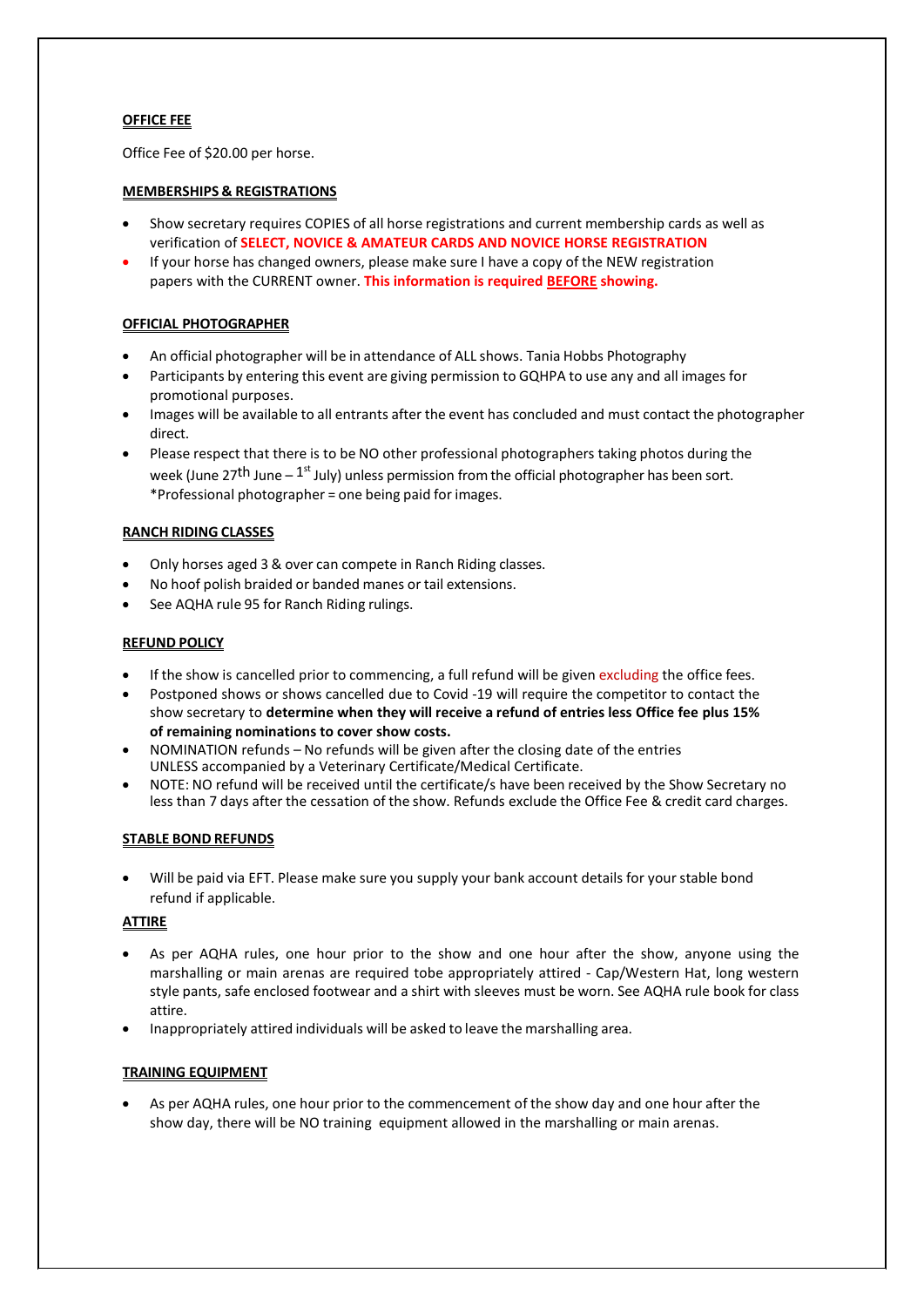# **2- & 3-YEAR-OLD CLASSES**

- Led 2-year-olds cannot compete in ridden events and vice versa.
- 2-year-old ridden horses can only compete in 3 classes(AQHA rule 43.2e)
- 2-year-old ridden horses cannot compete in both Junior Horse and 2-Year-Old classes. Only one category can be entered. Same for3year old ridden horses –Only 3-year-old class or only junior horse category.

# **NOVICE HORSE**

- Eligibility: Any horse that has not gained 20 or more points in any of the disciplines.
- Application for AQHA Novice Horse permit must be completed and sighted by the office before the horse is eligible to compete.
- AQHA Rule Book Updated version 2021 Rule 68, Page 73

# **DRUG TESTING**

- It is mandatory to conduct random drug testing on a minimum of three horses. One halter horse and 2 performance horses.
- We appreciate your cooperation with the veterinarian and show officials on this matter.

# **Lead Line Class**

- Must be 3-6 years of age and must be wearing an approved helmet.
- Stirrups must be short enough for their legs OR stirrup buddies can be used. A bridle AND halter are to be used.
- Lead line competitors are not eligible to enter any other classes at the State Show.

# **Youth Walk/Jog Classes**

- Must be between ages 5-10 year of age and must be wearing an Australian approved helmet.
- A youth competing in the Youth Walk/Jog classes is ineligible to enter any other category of the Youth divisions.

# **Western Dressage**

• To be eligible for Champion and Reserve , Competitors **MUST RIDE BOTH TESTS. Please refer to Western Dressage Australia web site for Equipment and Attire Rules. [www.westerndressage.com.au](http://www.westerndressage.com.au/)**

# **High Point Information**

- High points will be calculated as per AQHA rule 45**. Note that youth and amateur MUST nominate a maximum of TWO horses towards the High Point awards at the show**.
- Nominations must be noted on the entry form before closing date for nominations or the first two horses used by the youth, amateur or select amateur in the show will be the only two that will count for high points.
- Points scale 6 or more in class = 6 for 1st, 5 for 2nd, 4 for 3rd, 3 for 4<sup>th</sup>, 2 for 5<sup>th</sup>, 1 for 6<sup>th</sup>. If 5 in class – 5 for 1st, 4 for 2nd, 3 for 3rd, 2 for 4<sup>th</sup>, 1 for 5<sup>th</sup> ... and so on for classes of 4 and below.
- If tie breaker AQHA rule g) cannot be broken, the TIE BREAKER will be broken in order of events Western Pleasure highest placing, Hunter Under Saddle highest placing and Trail highest placing in that order. For the led performance high point, the tie breaker will be broken by highest placing in Lunge line, followed by Hunter in Hand and then Led Trail.
- H
- RULE 80.4 Approved safety helmets that conform to the current Australian Safety Standards must be worn in all hunter classes, by all exhibitors. The chin strap must be securely fastened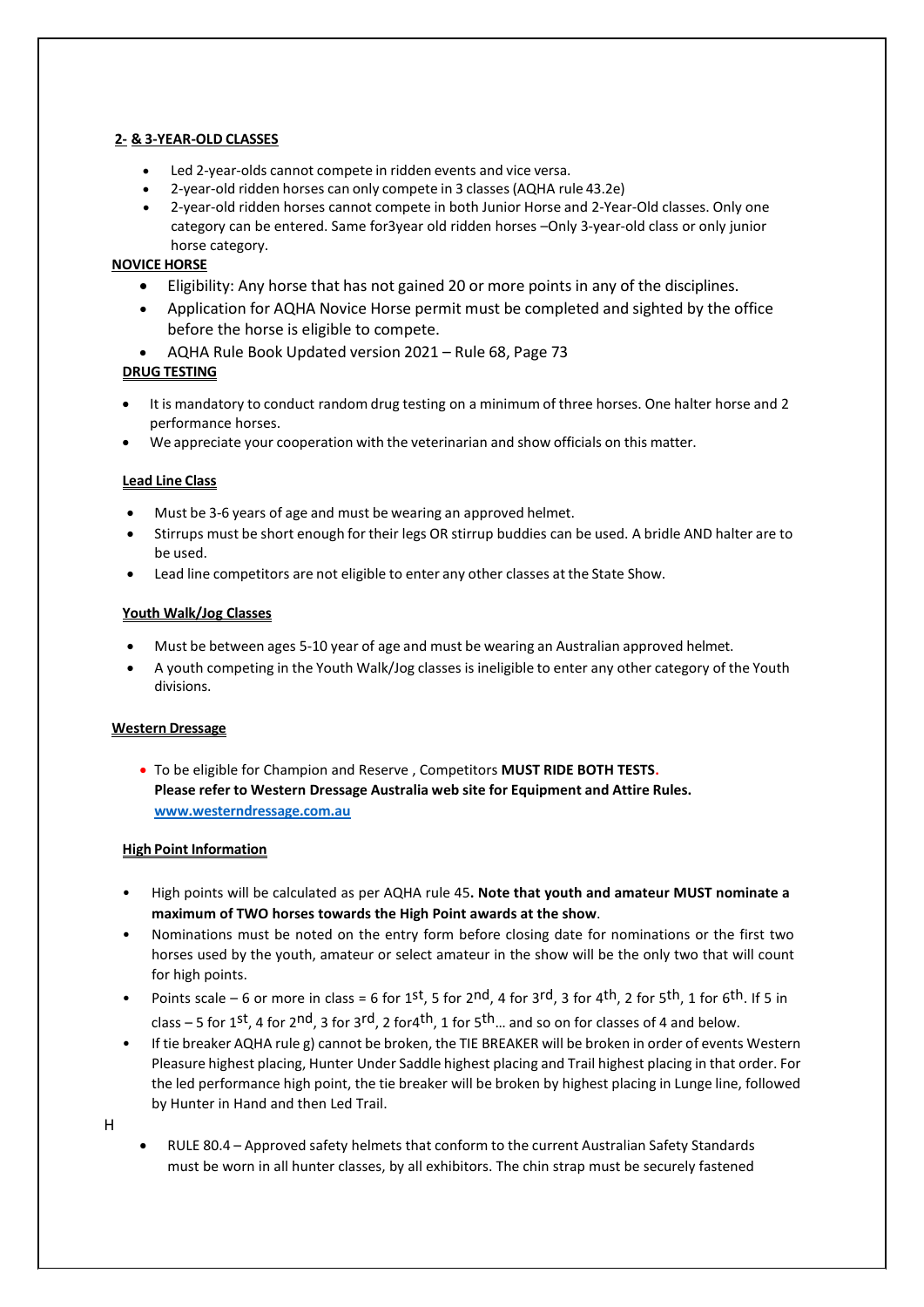under the chin at all times during competition and practice. Youth competitors must also wear such helmets when competing in working cow horse, boxing, any AQHA sporting class, lead line and youth walk/jog/trot classes. • It is recommended that an approved helmet to be worn when astride an English saddle anywhere on the grounds

# **PATTERNS:**

NO PRINTED PATTERNS WILL BE AVAILABLE FROM THE SHOW OFFICE – PATTERNS WILL BE DISPLAYED ON THE NOTICE BOARD AND WILL BE PUBLISHED ON GQHPA WEB SITE AND FACEBOOK PAGE PRIOR TO THE SHOW.